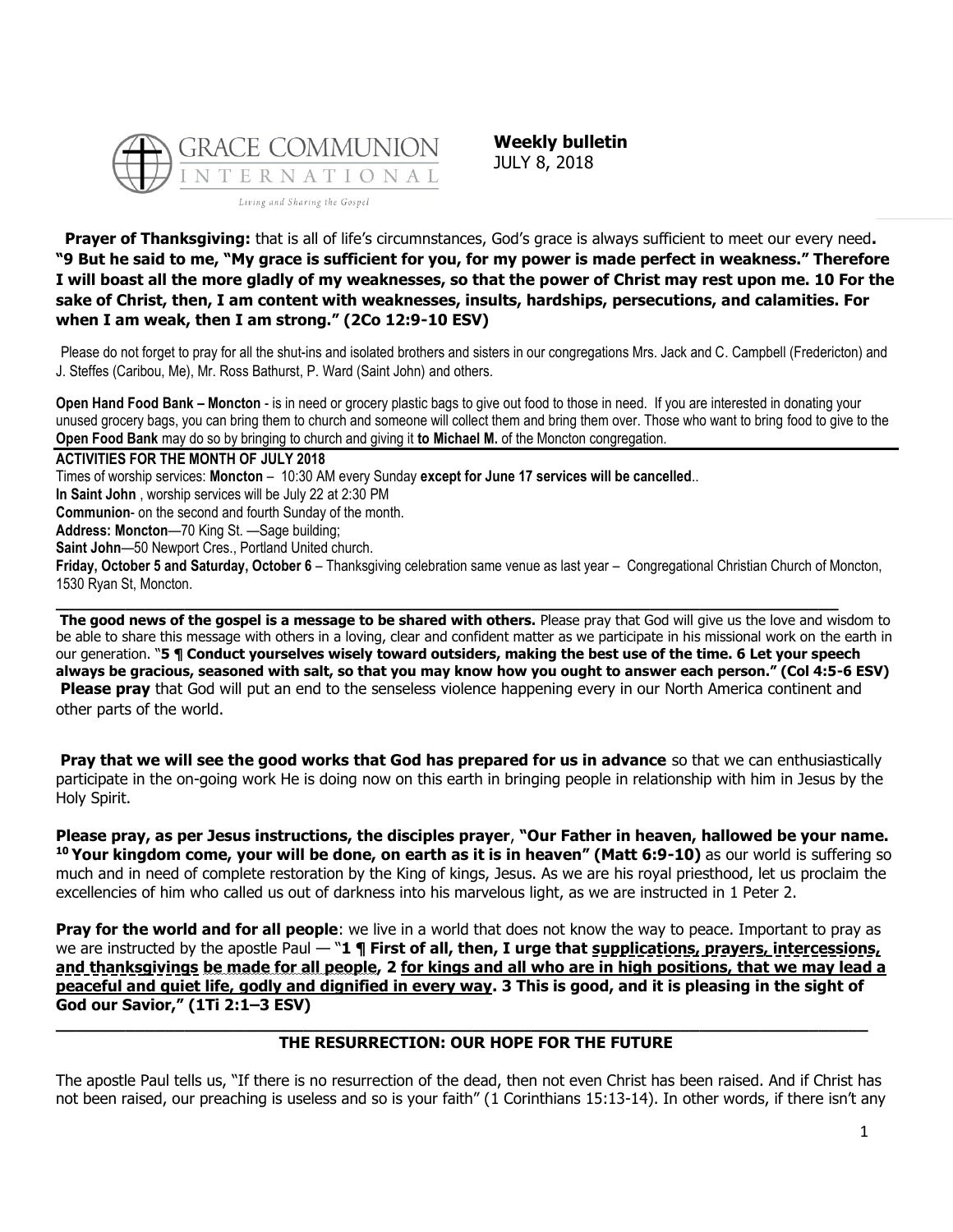resurrection, our faith is pointless. If Christianity is simply about this physical life and then we die to never exist again, then it really doesn't matter what we do or how we live or what we believe.

Paul said in verse 19, "If only for this life we have hope in Christ, we are to be pitied more than all people." If there is no future for us, then our lives would more sensibly focus on having a good time while we can (verse 32). If there is no resurrection, then it would not be helpful for us to believe in Christ, because that might mean sacrifice and persecution. If there is no resurrection, then the crucifixion of Christ didn't achieve anything for us, and we are still in our sins (verse 17). But there is a resurrection, not only for Christ but also for us, and this is an important part of the Christian faith. Let's look at the significance of this doctrine—not just for the future, but for day-to-day living, as well. It is relevant every day of our lives.

#### **Biblical evidence**

The Old Testament doesn't say much about the resurrection. Ezekiel says a little bit, and Daniel says a little bit, but our belief is based mostly on the New Testament. Jesus talked about the resurrection in several parables. He even called himself the resurrection and the life [\(John 11:25\)](https://biblia.com/bible/niv/John%2011.25). The resurrection is mentioned several times in the book of Acts, and in the book of Hebrews, but in most passages we don't learn much except that there will be a resurrection. There are two passages that describe the resurrection in a little more detail—Paul's first letter to the church in Thessalonica, and his first letter to the Corinthians.

In [1 Thessalonians 4:13-18,](https://biblia.com/bible/niv/1%20Thess%204.13-18) Paul writes,

Brothers and sisters, we do not want you to be uninformed about those who sleep in death, so that you do not grieve like the rest of mankind, who have no hope. For we believe that Jesus died and rose again, and so we believe that God will bring with Jesus those who have fallen asleep in him. According to the Lord's word, we tell you that we who are still alive, who are left until the coming of the Lord, will certainly not precede those who have fallen asleep. For the Lord himself will come down from heaven, with a loud command, with the voice of the archangel and with the trumpet call of God, and the dead in Christ will rise first. After that, we who are still alive and are left will be caught up together with them in the clouds to meet the Lord in the air. And so we will be with the Lord forever. Therefore encourage one another with these words.

Paul isn't saying much here about the resurrection except its timing. There will be a resurrection, and the reason we know that is because Jesus, the example of true humanity, was raised from the dead. We believe in his resurrection, so we believe that he will also bring back to life all who believe in him, and this will happen when Jesus returns to earth. Christians who have died will rise, and Christians who are alive will be changed and rise into the clouds to meet the Lord as he returns, and we will be with him forever.

In 1 Corinthians Paul goes into more detail, explaining not only that there will be a resurrection, but he also comments briefly on what we will be like in the resurrected state. First, he compares the resurrection to the planting of a seed. The seed looks like a seed, but the plant that grows from it looks quite different, depending on what kind of seed it is (verses 37-38).

So will it be with the resurrection of the dead. The body that is sown is perishable, it is raised imperishable; it is sown in dishonor, it is raised in glory; it is sown in weakness, it is raised in power; it is sown a natural body, it is raised a spiritual body. (verses 42-44)

After we are resurrected, we will be different, perhaps as different as a leaf is from a seed. The important differences are that we will be imperishable, glorious, powerful, and spiritual—and we will look like Christ:

And just as we have borne the image of the earthly man, so shall we bear the image of the heavenly man. I declare to you, brothers and sisters, that flesh and blood cannot inherit the kingdom of God, nor does the perishable inherit the imperishable. Listen, I tell you a mystery: We will not all sleep, but we will all be changed—in a flash, in the twinkling of an eye, at the last trumpet. For the trumpet will sound, the dead will be raised imperishable, and we will be changed. For the perishable must clothe itself with the imperishable, and the mortal with immortality. (verses 49-53)

Here Paul is using a different figure of speech, that of putting on new clothes. The point that he stresses the most, the point that he mentions the most, is that we will be imperishable—our bodies will not deteriorate, and we will never die. We will have new, glorious bodies, transformed by the Holy Spirit to be like Christ.

## **Eternal significance**

What significance does this doctrine have for us? The significance is that we will live forever—and not just live forever, but we will live forever with Christ—and not just that, but we will have glorious bodies that are like his, with power and glory and life that's far better than what we know now. There is a great reward waiting for us, a reward that far overshadows the difficulties we sometimes have in Christianity. The eternal reward is important. As Paul said, if faith is good for this life only, then it isn't good enough. But there is an afterlife, there is a resurrection, and there are wonderful rewards waiting for us. No matter what kind of sacrifices we make in this life, they are well worth making, because we will be given 100 times and more in the world to come. The resurrection is an important part of this picture.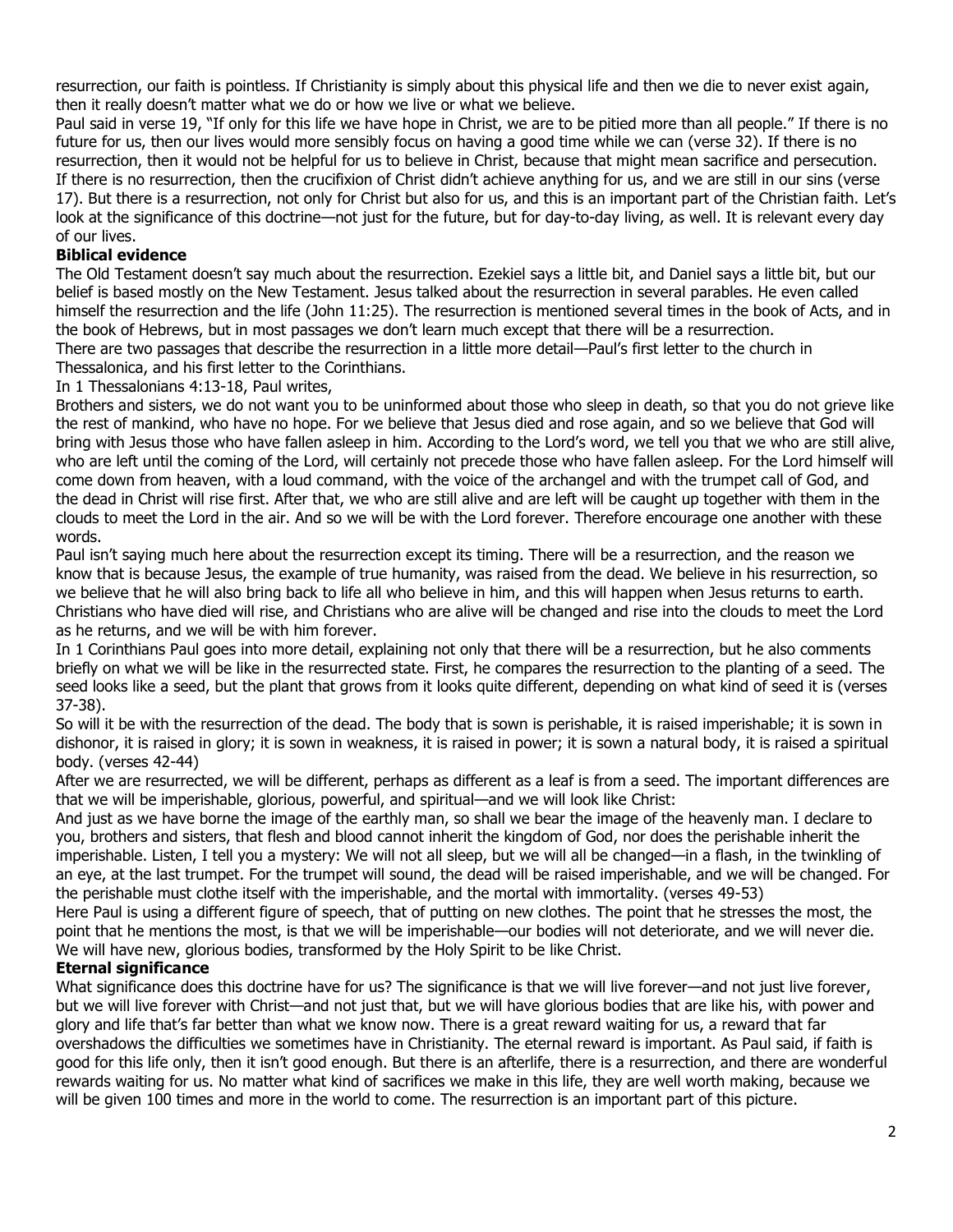### **Day-to-day significance**

Our belief in the resurrection has important consequences for our day-to-day lives, too, as noted above. For example, knowing about the resurrection helps us deal with the difficulties and persecutions of believing in Christ when most people around us do not. When our life and ministry runs into problems, we do not just quit. We do not say, Let's eat and drink and be merry, because nothing really matters much. No, there is a future, and life does matter, and we want to live with our future in mind.

The doctrine of the resurrection goes hand in hand with the doctrine of the judgment. As Jesus said, some will rise to a resurrection of life, and others to a resurrection of judgment. God cares about the way we live. He has something to say about the way we live, and he will call us into account for the way we live. The gospel tells us that we will be accepted on the day of judgment—we will be found righteous through faith in Christ. The gospel is built on the reality of the resurrection and the judgment. The existence of the resurrection explains why the gospel is necessary, and why it is good news.

The gospel is good news not only for people who believe, but also for people who do not yet believe. There is an infinite significance to the gospel. We are not talking about a few years of better feelings, or even 70 years of good things—we are talking about eternal life, an eternity that is infinitely better than anything this life has to offer. Whatever we do in serving Christ, whatever we do in supporting the gospel, is worth doing. It is important for all who need to hear the gospel.

The fact of the resurrection emphasizes the importance of sharing the good news with other people. This is the way Paul ends the resurrection chapter: "Therefore [because there is a resurrection], my dear brothers and sisters, stand firm. Let nothing move you. Always give yourselves fully to the work of the Lord, because you know that your labor in the Lord is not in vain" (verse 58). The resurrection is not just an interesting bit of trivia about the future—it has practical consequences for our lives today. It gives us reason to work, and reason to persevere through whatever difficulties we might face.

The resurrection is also relevant for day-to-day Christian conduct. We see this in Romans 6: "We were therefore buried with him through baptism into death in order that, just as Christ was raised from the dead through the glory of the Father, we too may live a new life" (verse 4). The resurrection to come means that we have a new life now, a new way of life. Paul explains in verse 6 that "our old self was crucified with him so that the body ruled by sin might be done away with, that we should no longer be slaves to sin"

Paul is talking about a change in behavior. When we identify ourselves with Christ, we put to death the deeds of sin. We put them out of our lives, and we walk and live in a new way, just as Christ was raised from the dead into a new life. So our behavior reflects the death and resurrection of Christ. Out with the old, and in with the new. In verses 11-13, Paul tells us,

In the same way, count yourselves dead to sin but alive to God in Christ Jesus. Therefore do not let sin reign in your mortal body so that you obey its evil desires. Do not offer any part of yourself to sin as an instrument of wickedness, but rather offer yourselves to God as those who have been brought from death to life; and offer every part of yourself to him as an instrument of righteousness.

Because there is a resurrection, we are to live in a new and different way. Instead of serving the desires of the flesh, we want to serve the Lord, because we will be with him forever. God's grace doesn't mean that he does not care about the way we live. He does care, he still makes commands, and understanding the resurrection helps us walk in newness of life. As [1 John 3:2-3](https://biblia.com/bible/niv/1%20John%203.2-3) says, "Dear friends, now we are children of God, and what we will be has not yet been made known. But we know that when Christ appears, we shall be like him, for we shall see him as he is. All who have this hope in him purify themselves, just as he is pure."

John goes on to say in verses 4-6 that when we live in Christ, we do not go on sinning. We quit. But if we do sin (as we all do), then we have a defense attorney standing by, Jesus Christ, and the atoning sacrifice has already been given for us. So there is no condemnation for us, but there is still the fact that people who believe in the resurrection also change the way they live. Knowing that we will live with Christ forever changes the way we live with him right now.

Last, knowing about the resurrection gives a new perspective to death. We know that death does not end it all; we know that we will see our loved ones again; we know that life will go on forever. [Hebrews 2:14-15](https://biblia.com/bible/niv/Heb%202.14-15) tells us that Jesus shared in our humanity "so that by his death he might break the power of him who holds the power of death—that is, the devil and free those who all their lives were held in slavery by their fear of death."

By knowing about the resurrection, we are freed from the fear of death. That enemy has been conquered, and we share in the victory that Christ has won! He has triumphed over death, and we share in his life, freed from the fear of death. As we read in 1 Thessalonians, we do not grieve like other people do. We still have grief (and that's OK, because death is still an enemy, even though a defeated enemy), but we have a hope that others do not have.